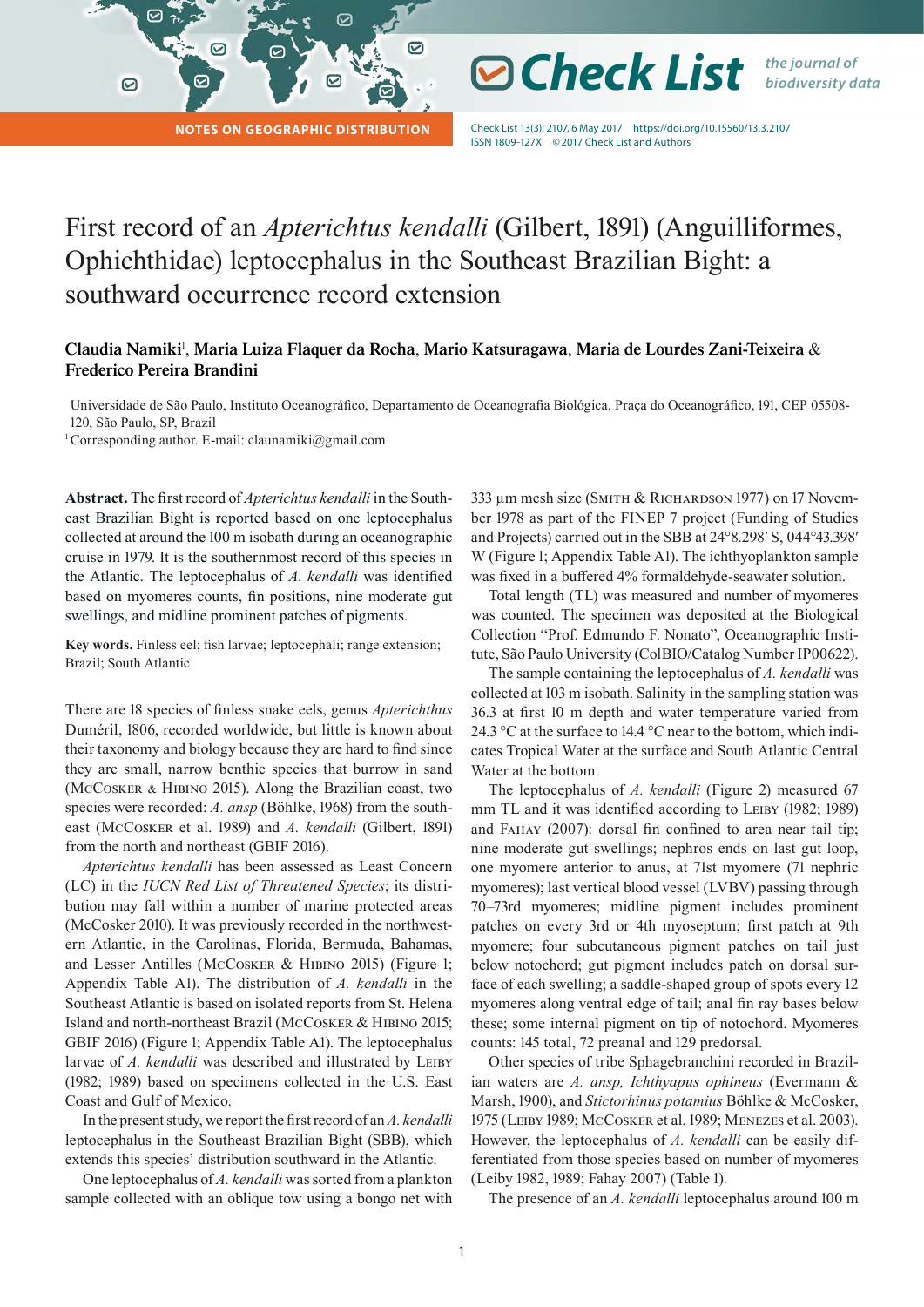

**Figure 1.** Distribution of *Apterichtus. kendalli* in Atlantic Ocean. ▲ = previous records; ★ = new record (present study). Previous records data from GBIF (2016).

| <b>Species</b>       | <b>Total myomeres</b> | Nephric myomeres | <b>Preanal myomeres</b> | Predorsal myomeres |
|----------------------|-----------------------|------------------|-------------------------|--------------------|
| Apterichtus ansp     | 129–136               | $63 - 67$        | 65-70                   | $114 - 125$        |
| Apterichtus kendalli | 137-148               | $67 - 73$        | 69-74                   | $121 - 135$        |
| Ichthyapus ophioneus | 130-139               | $49 - 53$        | $50 - 54$               | $117 - 130$        |

**Table 1.** Myomeres counts of Sphagenbranchini leptocephali (Leiby 1982, 1989) already recorded in Brazilian waters.

*Stictorhinus potamius* 134–140 71–75 72–76 71–78

isobath is in accordance with species previous records in shallow areas along the U.S. East Coast, in the Gulf of Mexico (Leiby 1982, 1989), and in the Florida current (Figure 2), where leptocephali can be transported further offshore by frontal jets (Miller 1995).

mes (Figueiredo et al. 2002; Bernardes et al. 2005; Costa et al. 2007; Olavo et al. 2007; Melo et al. 2009), including larval stages (Castro & Bonecker 2005) and one new taxon (MELO 2007), were recorded in the Brazilian continental shelf and slope as part of the Brazilian Government project "Living Resources in the Exclusive Economic Zone" (REVIZEE).

In the 1990 and 2000s 14 new occurrences of Anguillifor-



**Figure 2.** Leptocephalus of *Apterichtus kendalli* 67 mm TL from the Southeast Brazilian Bight. Image made from multiple photos of the same specimen (ColBIO/Catalog Number IP00622). Photos by G. Monteiro.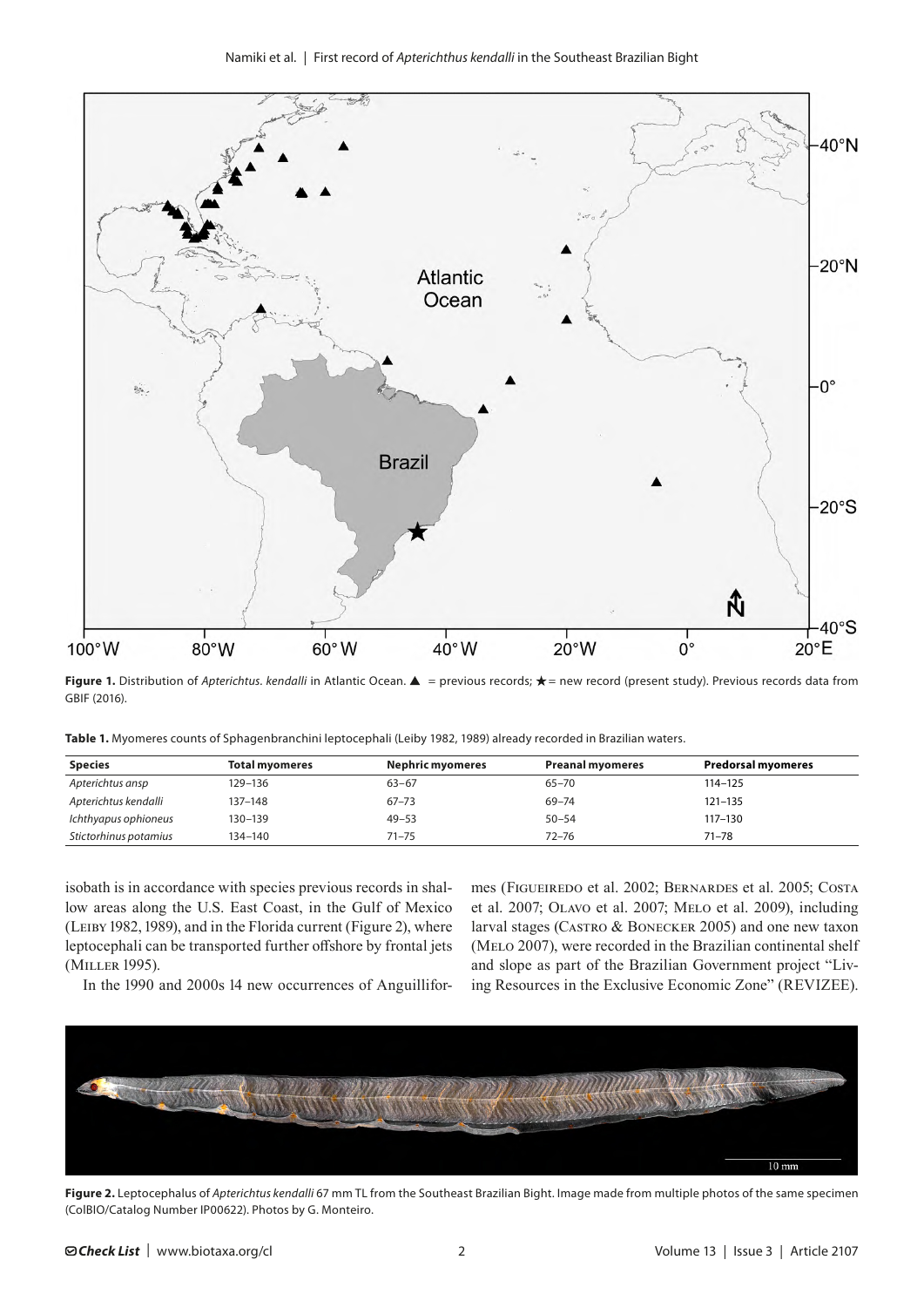However, no species of Sphagebranchini was reported in these cruises and *A. kendalli* was never recorded in the SBB in any stage of development. It is probably because *A. kendalli* is hard to find since it is a small (< 500 mm TL) and narrow benthic species that burrows in sand during its adulthood (McCosker et al. 1989). The only three records of *A. kendalli* in Brazilian waters are from north and northeast Brazil, in 1971 and 1981 respectively (GBIF 2016) (Figure 1; Appendix Table A1).

Leptocephali in general are rarely collected by standard plankton nets or any sized trawl during the day because they are much larger than typical fish larvae, have large eyes, mechanoreceptors, and can actively swim both forwards and backwards (MILLER 2009). Furthermore, it is extremely difficult to match larval forms to adult species using morphological features (MILLER 2009). Larval forms of anguilliforms were frequently described as new species and placed in the genus *Leptocephalus* until the 1960s. However, some of these species were revised and nowadays correctly identified (MELO & Caires accepted) with the publication in the last decades of descriptions of their early life stages (SMITH 1979; LEIBY 1982, 1989; Fahay 2007). The historical records of preserved specimens in the biological collections are of inestimable value to the scientific knowledge (COTTERILL 1997). Comparing previous distributional data of species with current data can be useful in identifying changes caused by changes in sea surface temperature, ocean currents, and nutrient regime driven mainly by climate change and ocean warming (EDWARDS 2016).

New records are important contributions for understanding species diversity and biogeography, among other biological topics. In this study, a new record of *A. kendalli* helped improve knowledge of this species, extending its distribution further south of the Atlantic Ocean (Figure 2).

#### **ACKNOWLEDGEMENTS**

We are grateful to Dra. Monica Petti and all staff of the Biological Collection "Prof. E.F. Nonato" (Instituto Oceanográfico, Universidade de São Paulo), for allowing the use of the laboratory facilities. Special thanks to Gabriel Monteiro for the amazing photography of *A. kendalli*. We also thank the reviewers that helps to improve this work. CN was supported by São Paulo Research Foundation (FAPESP, grant no. 2013/21366-3).

### **LITERATURE CITED**

- Bernardes, R.A., J.L. Figueiredo, A.R. Rodrigues, L.G. Fischer, C.M. Vooren, M. Haimovici & C.L.B. Rossi-Wongtschowski. 2005. Peixes da Zona Econômica Exclusiva da Região Sudeste-Sul do Brasil: Levantamento com armadilhas, pargueiras e rede de arrasto de fundo. São Paulo: Edusp. 295 pp.
- Castro, M.S. & A.C.T. Bonecker. 2005. Leptocephali collected off the eastern coast of Brazil (12°–23°S). Zootaxa 935: 1–28. [https://](https://doi.org/10.11646/zootaxa.935.1.1) [doi.org/10.11646/zootaxa.935.1.1](https://doi.org/10.11646/zootaxa.935.1.1)
- Costa, P.A.S., A.C. Braga, M.R.S. Melo, G.W.A. Nunan, A.S. Martins & G. Olavo. 2007. Assembléias de teleósteos demersais no talude da costa central brasileira; pp. 86–107, in: P.A.S. Costa, G. Olavo & A.S. Martins (eds). Biodiversidade da fauna marinha profunda na costa central brasileira. Série Livros n° 24. Rio de Janeiro: Museu Nacional.
- COTTERILL, F.P.D. 1997. The second Alexandrian tragedy, and the fundamental relationship between biological collections and scientific knowledge; pp. 227-241, in: J.R. NUDDS & C.W. PETTITT (eds.). The value and valuation of natural science collections. Proceedings of the International Conference, Manchester, 1995. London: Geological Society.
- EDWARDS, M. 2016. Impacts and effects of ocean warming on plankton; pp. 75–86, in: D. Laffoley & J.M. Baxter (eds.). Explaining ocean warming: causes, scale, effects and consequences. Full report. Gland, Switzerland: IUCN.
- Fahay, M.P. 2007. Anguiliformes; pp. 16–183, in: Early stages of fishes in the Western North Atlantic Ocean (Davis Strait, southern Greenland and Flemish Cap to Cape Hatteras) Volume I. Dartmouth: Northwest Atlantic Fisheries Organization.
- Figueiredo, J.L., A.P. Santos, N. Yamaguti, R.A. Bernardes & C.L.B. Rossi-Wongtschowski. 2002. Peixes da Zona Econômica Exclusiva da Região Sudeste – Sul do Brasil: Levantamento com Rede de Meia-Água. São Paulo: Edusp. 242 pp.
- GBIF. 2016. Global Biodiversity Information Facility Data Portal. Accessed at [http://www.discoverlife.org/mp/20m?kind=Apterich](http://www.discoverlife.org/mp/20m?kind=Apterichtus+kendalli) [tus+kendalli,](http://www.discoverlife.org/mp/20m?kind=Apterichtus+kendalli) 6 September 2016.
- Leiby, M.M. 1982. Leptocephalus larvae of the tribe Sphagebranchini (Pisces, Ophichthidae) in the Western North Atlantic. Bulletin of Marine Science 32(1): 220–236.
- Leiby, M.M. 1989. Family Ophichthidae: Leptocephali, pp. 764–897, in: E.B. Böhlke (ed.). Fishes of the Western North Atlantic. Part Nine. Volume 2. Leptocephali. New Haven: Sears Foundation for Marine Research, Yale University.
- McCosker, J.E. 2010. *Apterichtus kendalli*. The IUCN Red List of threatened species 2010: e.T154939A4672723. Accessed at <https://doi.org/10.2305/iucn.uk.20104.rlts.t154939a4672723.en>, 6 September 2016.
- McCosker, J.E. & Y. Hibino. 2015. A review of the finless snake eels of the genus *Apterichtus* (Anguilliformes: Ophichthidae), with the description of five new species. Zootaxa 3941: 49–78. <https://doi.org/10.11646/zootaxa.3941.1.2>
- McCosker, J.E., E.B. Böhlke & J.E. Böhlke. 1989. Family Ophichthidae, pp. 254–412, in: E.B. Böhlke (ed.). Fishes of the Western North Atlantic, Part Nine. Volume 1. Orders Anguilliformes and Saccopharyngiformes. New Haven: Sears Foundation for Marine Research, Yale University.
- Melo, M.R.S. 2007. A new synaphobranchid eel (Anguilliformes: Synaphobranchidae) from Brazil, with comments on the species from the Western South Atlantic. Copeia 2007: 315–323. [https://](https://doi.org/10.1643/0045-8511(2007)7%5b315:ANSEAS%5d2.0.CO;2) [doi.org/10.1643/0045-8511\(2007\)7\[315:anseas\]2.0.co;2](https://doi.org/10.1643/0045-8511(2007)7%5b315:ANSEAS%5d2.0.CO;2)
- Melo, M.R.S. & R.A. Caires. Accepted. On the taxonomic status of three eels (Teleostei: Anguilliformes) described from leptocephali, by Tommasi (1960). Zoologia.
- Melo, M.R.S., G.W.A. Nunan, A.C. Braga & P.A.S. Costa. 2009. The deep-sea Anguilliformes and Saccopharyngiformes (Teleostei: Elopomorpha) collected on the Brazilian continental slope, between 11° and 23°S. Zootaxa 2234: 1–20.
- Menezes, N.A., P.A. Buckup, J.L. Figueiredo & R.L. Moura. 2003. Catálogo das espécies de peixes marinhos do Brasil. São Paulo. Museu de Zoologia da USP. 160 pp.
- Miller, M.J. 1995. Species assemblages of leptocephali in the Sargasso Sea and Florida Current. Marine Ecology Progress Series 121: 11–26.
- MILLER, M.J. 2009. Ecology of Anguilliform leptocephali: remarkable transparent fish larvae of the ocean surface layer. Aqua-BioScience Monography 2(4): 1–94. [https://doi.org/10.5047/absm.](https://doi.org/10.5047/absm.2009.00204.0001) [2009.00204.0001](https://doi.org/10.5047/absm.2009.00204.0001)
- Olavo, G., P.A.S. Costa & A.G. Martins. 2007. Estrutura de comunidades de peixes recifais na plataforma externa e talude superior da costa central brasileira: diversidade e distribuição batimétrica, pp. 15–43, in: P.A.S. Costa, G. Olavo & A.S. Martins (eds.).